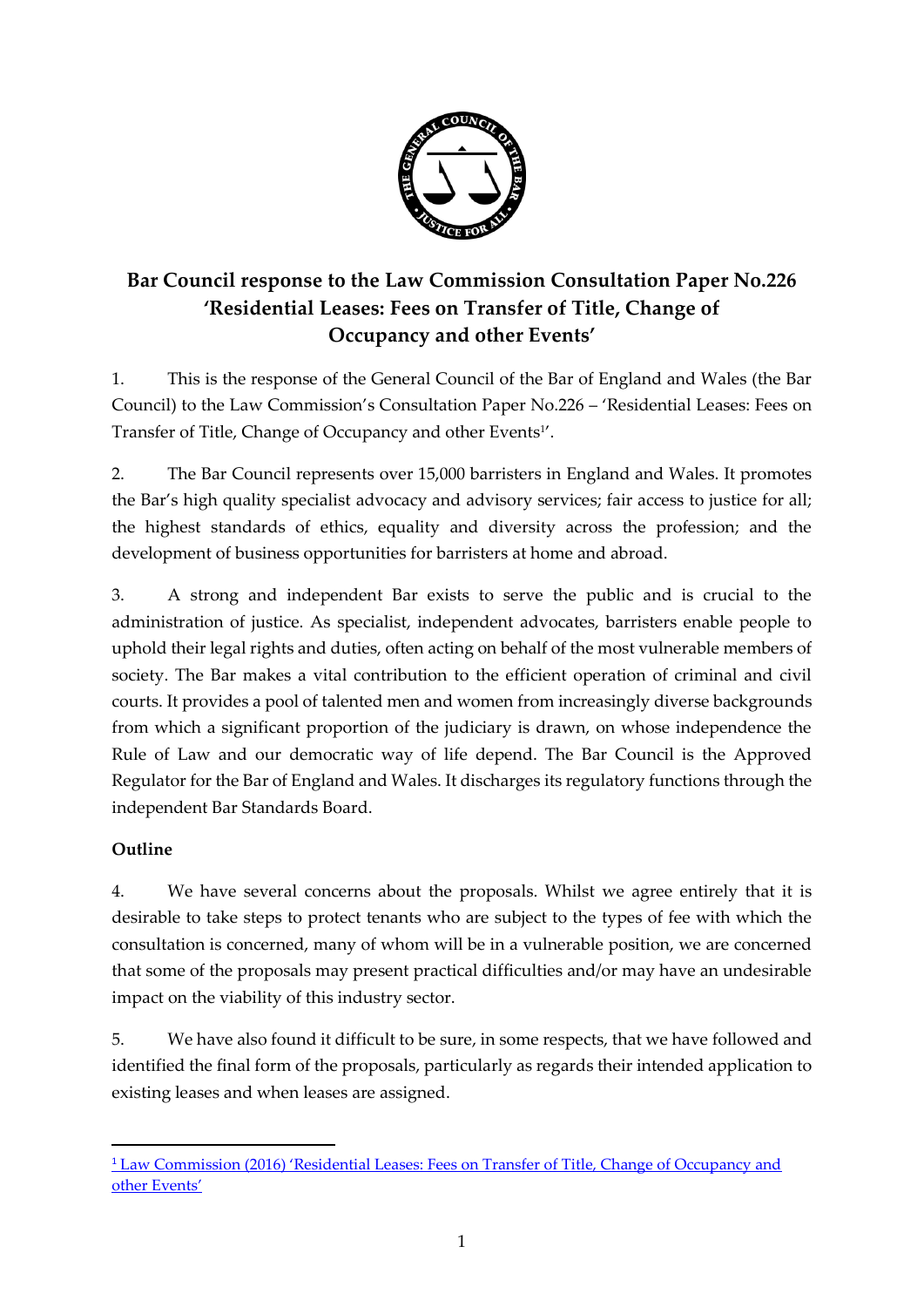6. Our concerns can broadly be divided into three areas:

a. The impact of the proposals on the initial landlord-tenant relationship;

b. The potential implications of Financial Conduct Authority (FCA) regulated areas, specifically consumer credit; and

c. The impact of the proposals after leases have been granted.

7. We have addressed our concerns in narrative form since they do not fit easily with the specific consultation questions. We will also comment briefly at the end on the business models to which the proposals are directed, the sinking fund proposals and the alternative possibilities which the Law Commission has considered.

8. If it would assist, we would be more than happy to meet to discuss the proposals in more detail.

# **The initial landlord-tenant relationship**

1

9. The complications as to privity of contract and/or estate do not arise in the context of the initial landlord-tenant relationship. It is therefore the most simple to analyse as regards the likely approach of a court to the current proposals.

10. In general terms, we consider that it is likely that there is sufficient protection afforded to the initial tenant by the provisions of the Unfair Terms in Consumer Contracts Regulations and/or Part 2 of the Consumer Rights Act 2015 (the CRA) 2 .

11. We prefer the view that terms which impose "event fees" on consumers are reviewable for fairness. We agree that there is a risk that a Court would conclude that certain types of fee are a component of the "price", but even if that is the case the Court will be able to review the fairness of such terms in the manner set out in paragraph 6.46 of the consultation paper. Moreover, this limited exemption from the assessment for fairness will not assist a landlord who fails to ensure that the term is transparent and prominent (s. 64(2) of the CRA). We note that the Law Commission recognises this as at least a possibility, but we are not sure that the Commission has given full consideration to the ramifications of its proposals (particularly, but not only, its 'deemed new contract' proposal) if it turns out to be the case. This is an important point, and colours our approach to the proposals; but even if we are wrong about it, we still have reservations about the effect of the proposals.

12. If we are right, then the current proposal is that a further layer of protection should be added by including event fees on the "grey list", in circumstances where the landlord has failed to comply with an applicable code of practice. We are not convinced that this additional

<sup>2</sup> The precise provisions which apply will of course depend on the date of the lease. For current purposes, we will refer to the relevant provisions of the CRA.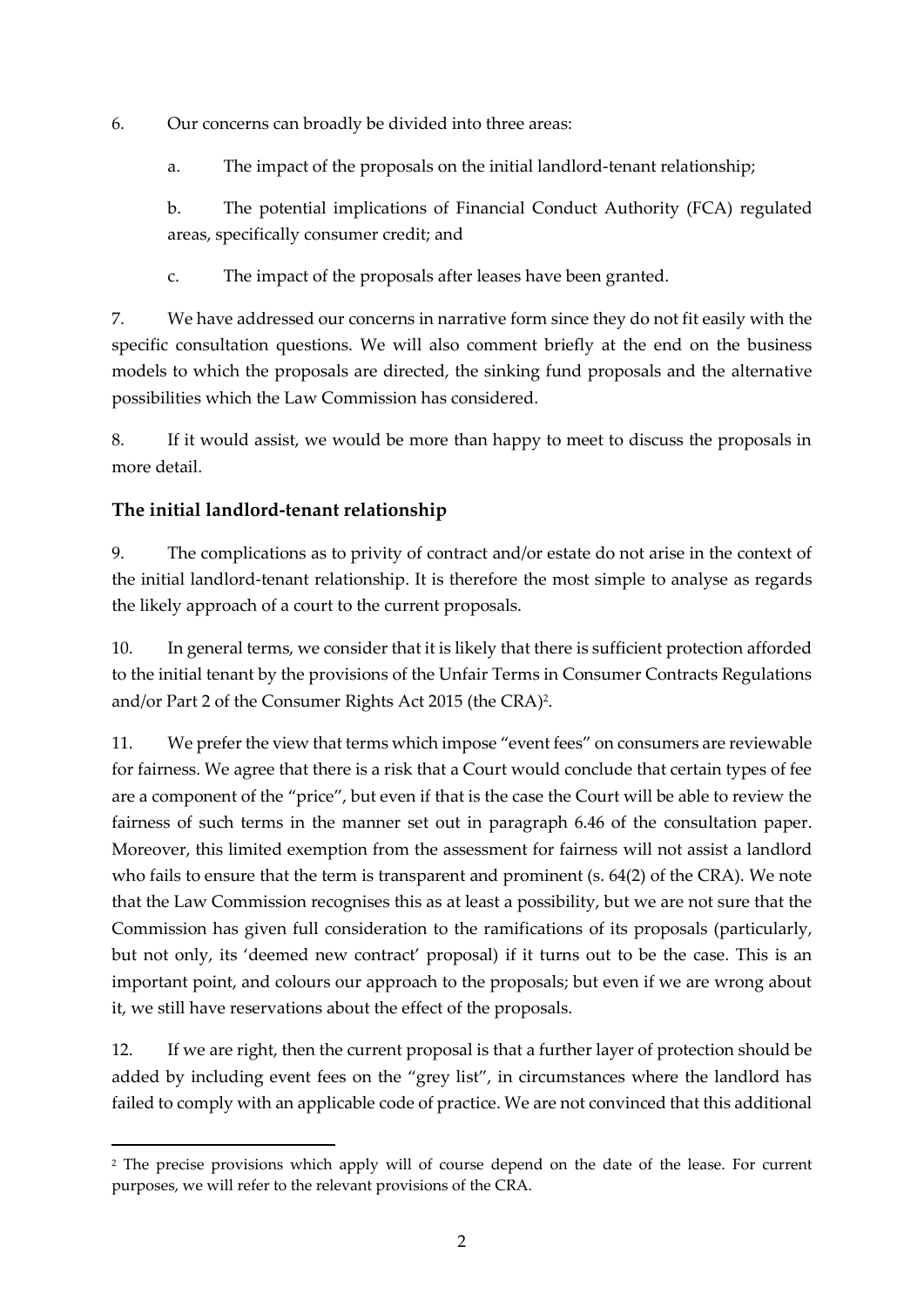element is necessary or desirable. The presence or absence of a term on the grey list does not determine whether it is unfair. Inclusion on the grey list will not in our view materially add to the protection afforded to consumers and may cause further complication, for the following reasons:

a. codes of practice are commonly drafted so as to express, often in relatively general terms, a form of best practice for the relevant industry. That does not sit easily with a legislative provision. We are concerned that parties may become embroiled in satellite disputes concerning the extent to which the landlord has or has not complied $^{\text{3}}$ .

b. A Court which was required to consider the fairness of an event fee would be likely to take into account the terms of any applicable code of practice in assessing fairness in any event. The extent to which the landlord had complied with the code could be taken into account as part of the overall assessment.

c. The 'grey list' is not currently used to address problems which arise only in specific sectors. We are not persuaded that the need to protect consumers in the sector is such that this principle should be altered.

13. Even if we are wrong about the application of the CRA at the moment, for those three reasons, the proposal will still involve an awkward approach, specific only to one particular type of term, and we question whether that is a suitable or desirable approach in an area of consumer protection which is already complex. Moreover, until the position has been established definitively, the current state of uncertainty about the enforceability of event fees will remain.

14. The Law Commission is doubtless already aware of the decision of the High Court in *Burrell v Helical (Bramshott Place) Ltd* [2015] EWHC 3727 (Ch). We address the detail of that judgment below in the context of our second area of concern, but it is apparent that, unless the claims are compromised, there will be a High Court decision on the application of the UTCCRs to event fees later this year. It might well be prudent to wait for that decision in order to consider whether the reforms are necessary or whether, as we suggest, the existing law may provide sufficient safeguards.

1

<sup>3</sup> For example, it is proposed that the code will require provision of a disclosure document (paragraphs 12.37-12.43). It is common for litigating parties to disagree as to whether documents were provided. We make the point below that codes are not designed with the application of the unfair terms provisions in mind.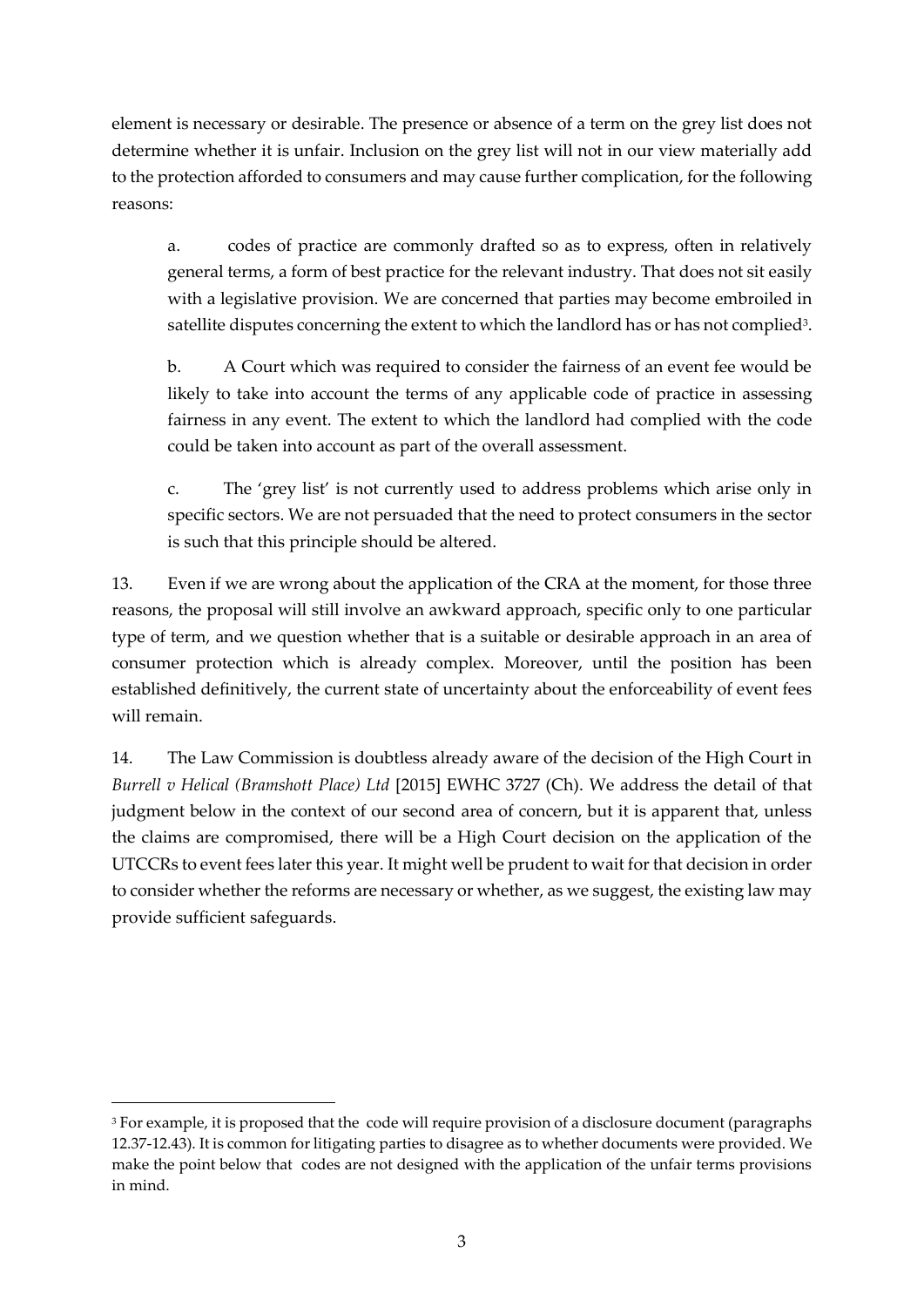#### **Consumer Credit legislation and FCA regulation**

15. In the *Burrell* case<sup>4</sup>, the High Court was concerned with the potential application of the consumer credit regime to event fees. The claim includes the allegation that the term imposing a "Transfer Fee" on tenants was unfair within the UTCCRs. The defendant landlord included within its defence to that claim an averment that such fees represented the return on the capital invested by the defendant in the amenities and facilities of the site. In correspondence, the defendant's solicitors described this fee structure as a way of funding the purchase by tenants of the lease. The claimant tenants argued that this meant that there was provision of regulated credit, since part of the purchase price was deferred until the transfer fee became payable.

16. This argument was rejected. On construction of the particular lease in question, the Court concluded that there was no deferment of consideration, for two principal reasons: (a) the Fee was in fact payable by the transferee, not the tenant; and (b) the Fee was payable in order to enable an assignment to take place, not as part-payment for the lease.

17. The consultation paper deals with the issue of regulated credit only briefly (see for example paragraph 12.26 of the consultation paper). We are concerned that it merits greater consideration, and that if care is not taken, the proposals may have unintended consequences, particularly in terms of (1) added complexity in seeking to identify the relationship between the two consumer protection regimes, and (2) giving landlords a false sense of security about the (in)applicability of the consumer credit regime. Whilst the decision in *Burrell* might be considered to support the view that there is no risk of a court concluding that regulated credit is being advanced, our view is that the decision is necessarily fact-specific and that a different conclusion might well be reached in other factual contexts, some of which are considered in the consultation paper. For example, in paragraph 4.69 of the consultation paper, a situation is described in which sinking fund contributions are calculated and billed annually, but are payable only as an event fee on resale. We consider that there is a real risk that a court would consider this to be a deferment of payment of the relevant contribution, and therefore conclude that credit was being provided.

18. The application of consumer credit legislation would, of course, have wider consequences, not least on the requirement for FCA authorisation and regulation by the FCA.

19. Our view is that it is undesirable to seek to undertake a reform of these types of fee when the potential implications of other areas of regulation are unclear and will not be clarified as part of the proposal. We do not know to what extent the Commission has been able to draw upon the assistance of the FCA in formulating these proposals, but we consider that it is important that this aspect is considered.

 $\overline{a}$ 

<sup>4</sup> The judgment is on an interlocutory application.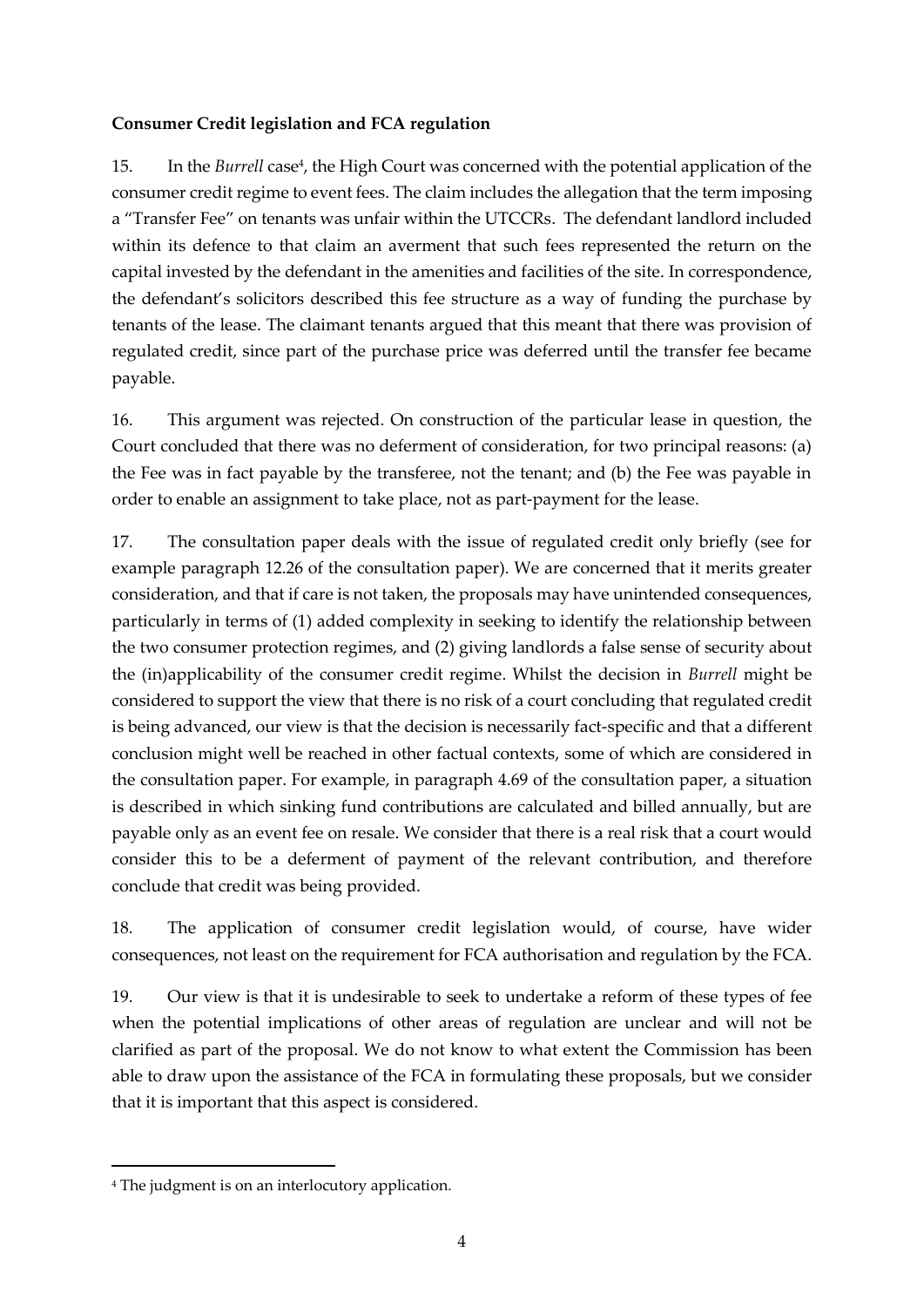#### **The effect of the proposals on the situation after a lease has been granted**

20. We have several concerns about this aspect of the proposals. We shall summarise the main concerns under individual headings.

#### **The proposal to deem the creation of a new contract**

21. We would agree that it would be possible to deem the creation of a new contract every time a lease is assigned by one tenant to another. An analogous provision appears in section 82(2) of the Consumer Credit Act 1974, which applies on variation of a regulated credit agreement. Such a variation is treated, for the purposes of the Act only, as revoking the original agreement and creating a new agreement.

22. We assume that it would be made clear that this is to happen only on an assignment or transfer of the term from lessee to successor lessee. We assume that it is not intended that it would apply, for example, on the term being vested in a new person by operation of law (e.g. vesting in personal representatives following the lessee's on death, or vesting in a trustee in bankruptcy) or on an assignment from more than one existing lessee to fewer of their number (e.g. an assignment from two joint lessees to one of them alone, perhaps on divorce). In the former situation, the landlord is likely to have no opportunity to take any steps to provide any information to the new lessee, and nor will anyone else. In the latter situation, there seems to be no good reason to require the landlord to repeat the steps already taken in relation to all of the existing lessees, just because one of the lessees is ceasing to be a lessee.

23. Those examples do illustrate, however, that the circumstances in which it is to be deemed that there is a new contract made will need to be clearly identified, and will need careful consideration.

24. We also assume that it is not intended that this will happen as a result of any change in the identity of the landlord, and that it is intended that the new landlord will be entitled to rely on whatever steps were taken by its predecessor(s).

#### **Lease variations - new contracts?**

25. The consultation paper indicates a belief on the part of the Law Commission that a lease variation will lead to the creation of a new contract. We can follow the reasoning, but we are not aware of any case authority confirming this, nor are we convinced that it is necessarily right. If this were so, then (rightly or wrongly) it may come as a surprise to many lawyers, given that a lease can be varied without effecting a surrender and re-grant except in limited circumstances (in particular, where the length of the term is altered, or new property is added to the lease). There has, thus far, been little need to analyse what, if any, contractual effect a variation of a lease might have on successors to the original landlord and/or tenant, so the law can certainly not be regarded as settled.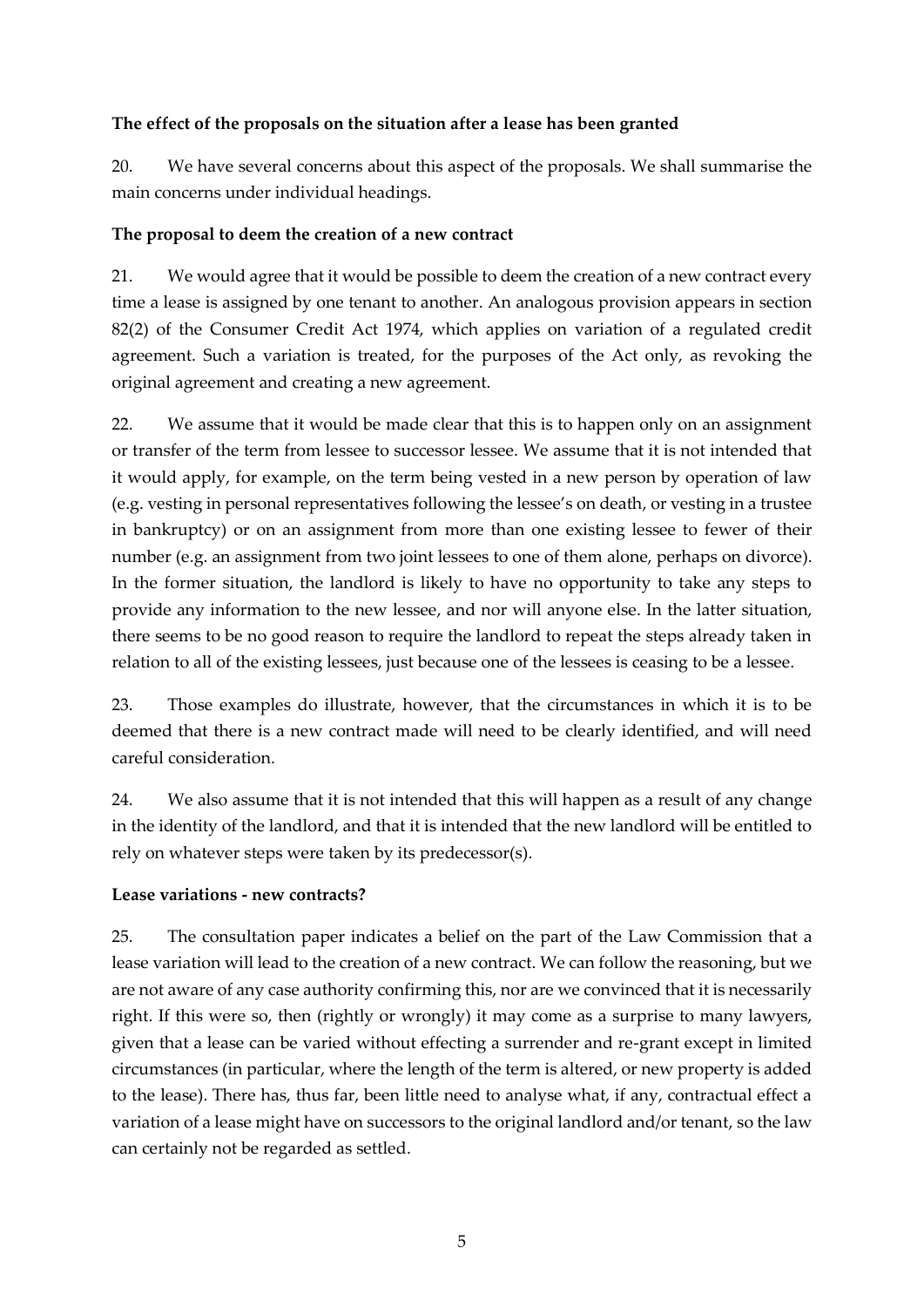26. If the Law Commission's reasoning were correct, however, then it could create a serious trap for unwary landlords. A landlord may be entitled to rely on event fee provisions, as a result of having complied with applicable requirements at an earlier stage, but may then lose the right to do so as a result of having failed to appreciate that those requirements needed to be complied with all over again (in relation to the same tenant) simply as a result of the landlord agreeing even a minor variation of the lease with a new tenant (including one which would not result in the surrender and re-granting of the lease).

#### **The aim of the proposal to deem the creation of a new contract**

27. As we understand it, the deeming of a new contract would be solely for the purposes of the application of the unfair terms legislation as between the then landlord and the new tenant.

28. We agree that it would be possible to do this, for this single purpose. We question, however, whether the proposals recognise the very different circumstances that will apply to this deemed contract in comparison with the situation when a lease is created for the first time. Our concerns are set out below. Our concerns are greater if we are right in our initial assessment that the unfair terms legislation already applies to event fees when a lease is first granted.

### **The EU law background**

29. In framing the proposals, the Law Commission has referred to the EU law background.

30. We can follow the reasoning which has led the Law Commission to conclude that the EU unfair terms provisions apply to leases as they would to other contracts which are assignable under the law of other member states. We agree, however, that the current position remains uncertain. We can see the benefit that could flow from clarifying the position, but we are concerned that this is a more complex exercise than the Law Commission's current proposals appear to recognise. Again, our concerns are set out below.

31. As part of its proposals, the Law Commission also seeks to draw on one particular document: the draft Common Frame of Reference (DCFR).

32. We disagree with the Law Commission's approach to this, for two main reasons.

33. First, the DCFR has yet to reach a final, agreed form or to be adopted. It has been many years in development, and several roles for it have been mooted. It remains controversial and it is unclear whether the European Commission will actually endorse it, given that its present position is to concentrate on two draft directives dealing with the supply of digital content and online purchases of goods. We do not accept that its current status provides a firm guide to which the Law Commission may sensibly have regard in its current proposal.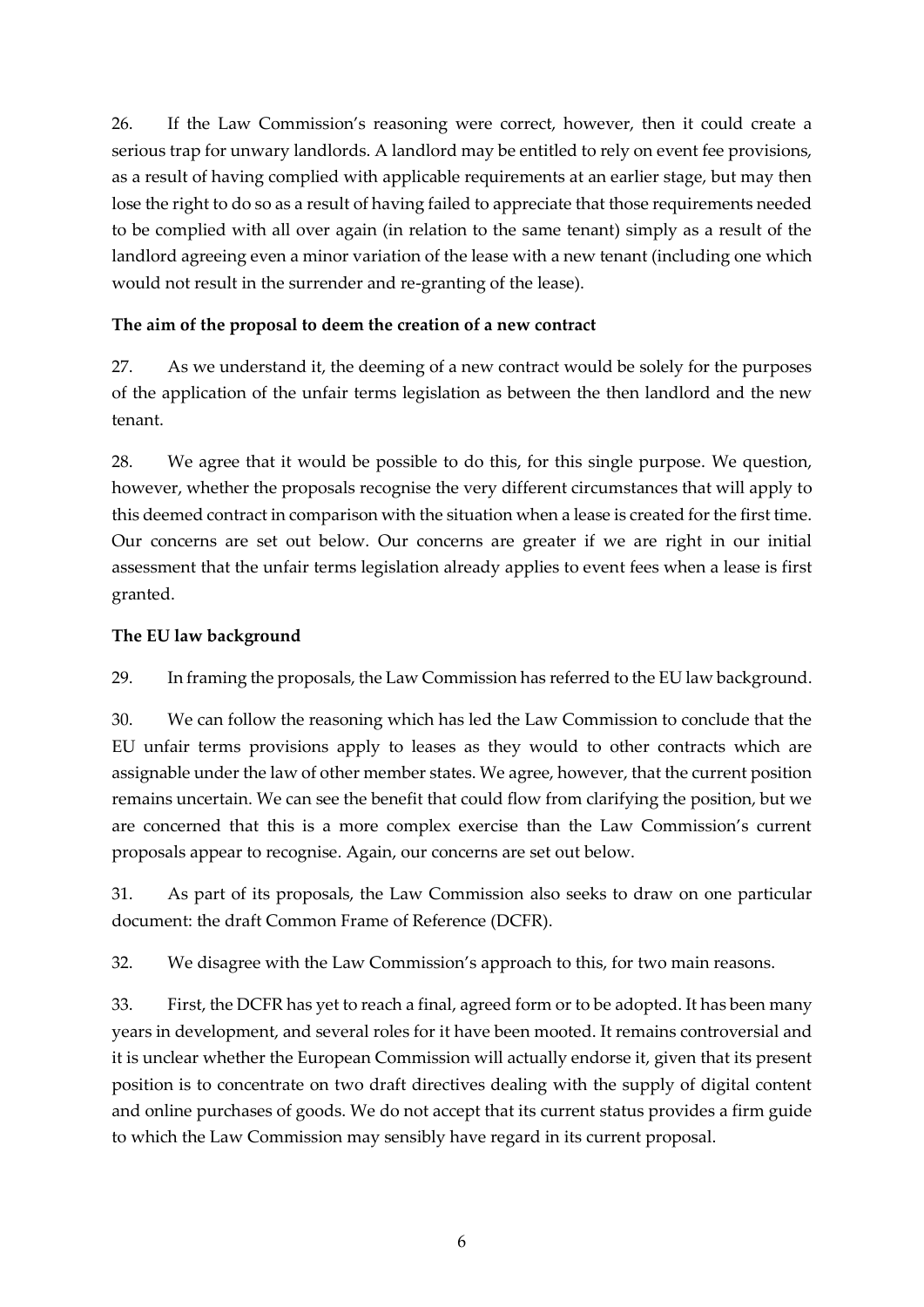34. Second, the consultation paper does not suggest that DCFR actually deals with the effect of the unfair terms provisions on assignable contracts. As a result, we do not regard it as of any real assistance. Its failure to deal with this issue may be because it has not yet been raised or addressed, or it may be because it is particularly complex, difficult or controversial; whatever the reason, we do not see it as providing any guide to how the unfair terms provisions are to be applied as between successors to the original contracting parties.

35. On the contrary, the way in which the current directive is framed is in terms which refer clearly to the time of creation of the contract. Even if the DCFTR were to have something to say about how assignable contracts might be treated in EU legislation, that would need to be considered in the context of the consumer rights legislation and, in particular, the requirements of that legislation. Our concerns set out below illustrate that the application of the unfair terms provisions in this context is fraught with difficulties. We do not, with respect, see the DCFR as providing any guide to how these difficulties should be resolved.

#### **Our concerns about the proposals in relation to subsequent lessees**

36. There are two main areas of concern under this heading.

#### The nature of the situation when a lease is assigned

37. First, the unfair terms provisions do not cater for this situation, and do not fit well with the proposal.

38. The unfair terms provisions are framed on the basis that they apply when a contract is created. This is more than just an assumed situation; it has practical effects. In particular, the situation is one in which the landlord (as the 'trader') has control over the amount, nature and format of information supplied to the intended lessee (the 'consumer'), over the terms of the contract, and over the timing of the negotiations, the provision of information, and the making of the contract. The landlord will also know the identity the intended lessee.

38. Not one of those elements applies to the landlord on an assignment between lessees. Subject to any applicable terms of the lease (such as a requirement for the landlord's prior consent):

a. The landlord may not even know about the assignment until after it has taken place.

b. The landlord may not know the identity of the intended assignee until after the assignment has taken place.

c. The landlord has no direct role in the negotiations, no control over the timing of the transaction, and no control over or even knowledge of the information which is (or is not) being supplied to the proposed assignee.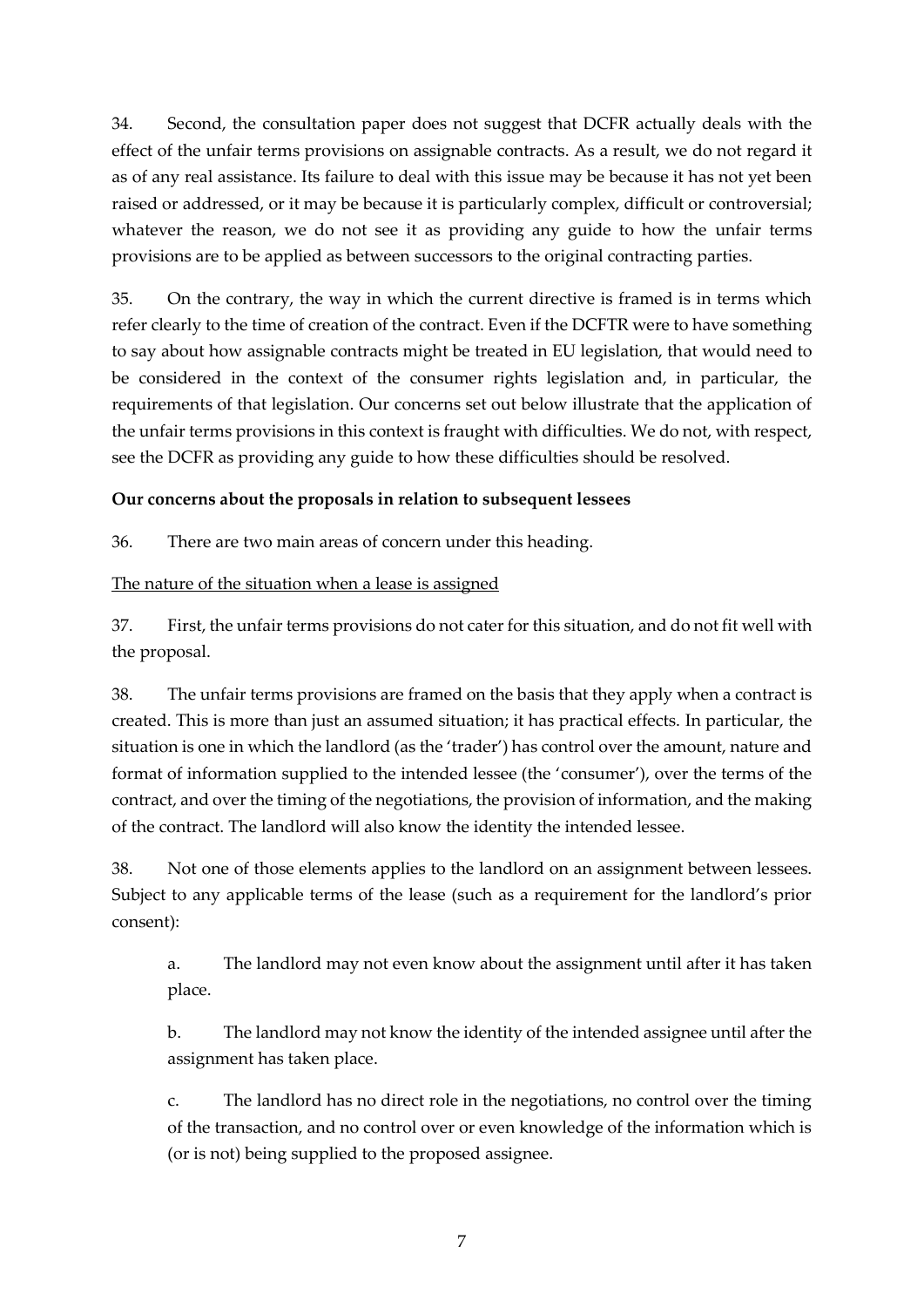d. If and to the extent that the terms of the lease, or the way in which they are written, are relevant, the landlord has no control over those terms on the lease has been granted: they have already been set. It cannot, as a result, make any variations that might be needed in order to ensure that a current lease clause will be enforceable against the new lessee as a term of the 'deemed contract'. To put it another way: where the lease is being granted for the first time, the landlord can control its terms, and so can ensure that they are such as to be enforceable; but on an assignment, the landlord has no control over its terms, and so no right to ensure that they are enforceable. The assignee may or may not agree to a variation, and the landlord cannot ensure enforceability simply by offering an undertaking to enforce an event fee only to a particular extent or in more limited circumstances (unless the Law Commission is proposing to introduce such a possibility). While we would agree with the Law Commission that a term is not likely to be regarded in most cases as unfair simply as a result of providing for an event fee, there may still be cases in which charging an event fee is in itself unfair, and a wider provision may be invalid as a result simply of one aspect of it being held to be unfair. We also note in this regard the Law Commission's (possibly somewhat contradictory) view expressed at paragraph 12.88 of the Consultation Paper that, "The OFT has made a convincing case that many commonly seen event fee terms are unfair" (which in context appears to be a reference to fairness in the context of the unfair terms legislation).

40. Even if current leases contain provisions giving landlords some control, they are unlikely to address all of those issues. Even if new leases were to include provisions giving landlords control, those provisions may not be able to address all of these issues, and even if they do, that may affect the value of the leases and their attractiveness to mortgagees as security, which could have an unintended detrimental effect on the market which the Law Commission is seeking to encourage.

41. It is not clear to us how the proposals meet this difficulty. In particular, it is not clear how the proposal will enable landlords to be confident of their position.

#### The situation on assignment – if the unfair terms legislation already applies to event fees

42. In order to explain our concerns in this respect, we propose to begin by looking at the situation if we are right in our assessment that the unfair terms legislation is likely to apply to event fees when a lease is granted. We will then turn to our reservations about the proposals even if we are wrong about that.

43. Looking first at new leases, two things may well happen:

a. First, landlords will - we presume - try to ensure that they take the action necessary for their event fees to be compliant with the legislation and any relevant code of practice applicable at the time when the lease is granted.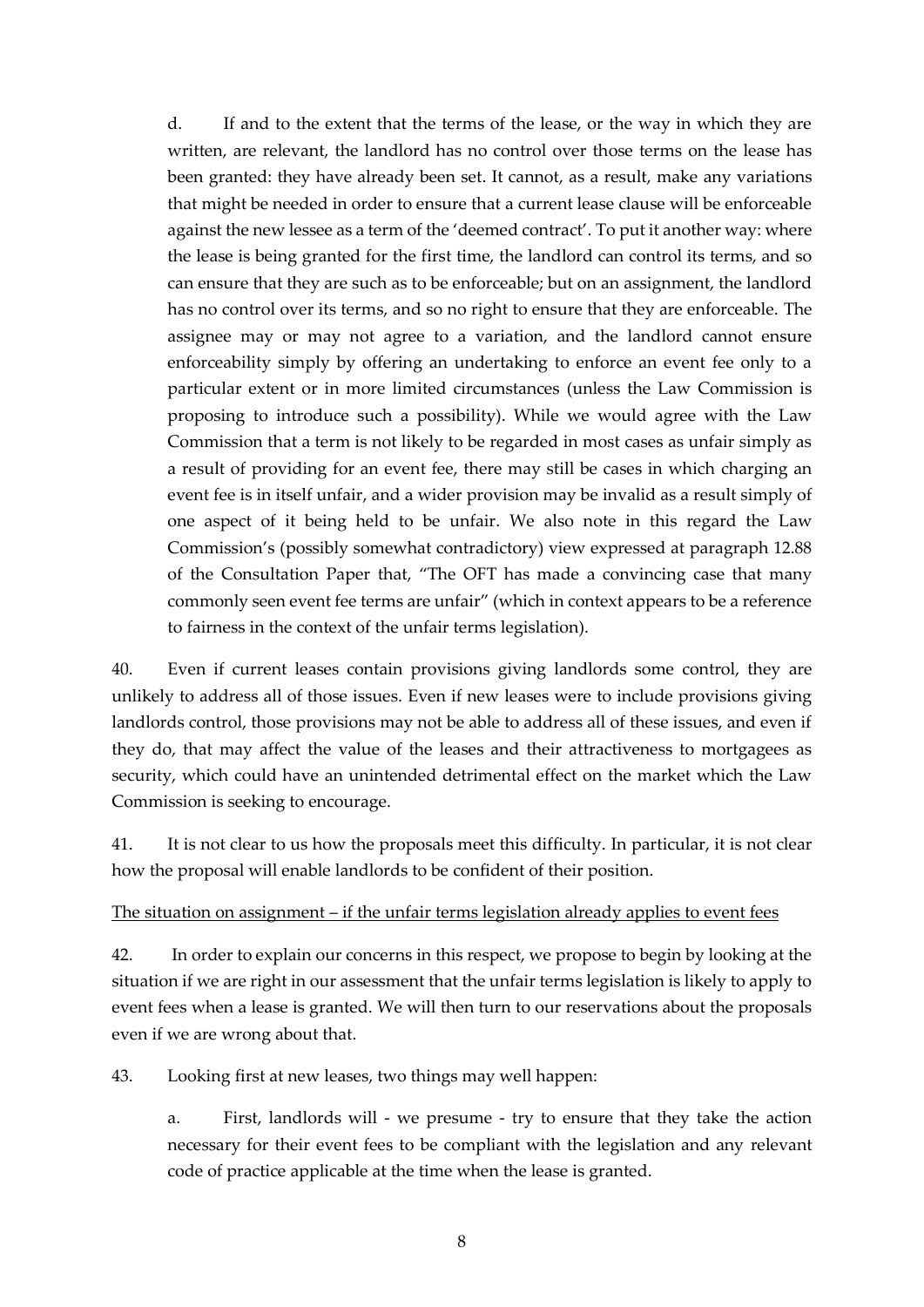b. Second, landlords may well seek to frame provisions in their leases which are designed to ensure that they can take whatever steps they consider may be necessary as between themselves and new lessees - before the lease can be assigned - to enable them to render the event fee provisions enforceable.

44. Landlords might also (if they were to think it necessary or prudent) try to include provisions in their leases which enable them to vary the event fee clauses, although the effect of such clauses may be unpredictable and may, in itself, be open to challenge.

45. Even if those things were all to happen, changes in legislation or codes of practice after the lease is granted may present difficulties which were not foreseen or catered for even in those new leases. In those situations, even conscientious landlords may find themselves in the same position as landlords of existing leases.

46. The position is even more difficult for landlords of existing leases:

46.1 For the reasons explained in paragraph 39 above, they may be unable to take the steps that they would need to take in order to ensure that the event fees are enforceable under the unfair terms legislation. The proposal to include event fees on the 'grey list' could only make the situation more difficult; even if the landlord is able to take the steps necessary to enable it to have its event fee provisions 'taken off' that list, that will not put it in the position of being able to do whatever might be needed for those event fees to be compliant more generally under the unfair terms legislation. Most obviously, the codes of practice on which the proposals depend will do nothing to enable the landlord to *ensure* that the right information (or even any information) will reach the buyer at the time of the 'deemed new contract', contrary to what the Law Commission appears to be suggesting in paragraph 11.16 of the consultation paper. This is in stark contrast to the position when a lease is being granted for the first time; and in this respect, we find it difficult to follow the basis on which the Law Commission could take the view (expressed in paragraph 11.33 of the consultation paper) in relation to deemed new contracts on assignments of leases that, "If landlords comply with the code, the term is highly likely to be held to be fair".

46.2 Similarly, they may not have included provisions in their leases which are sufficient to enable them to satisfy a code of practice. Many leases are likely to include a requirement for the landlord's consent, but this may fall well short of what a landlord may need in order to be able to ensure (despite the potentially contrary interests of the selling and buying lessee) that it can do whatever it may need to do (so far as it can) to ensure that the existing event fee provisions remain enforceable. If and for so long as codes of practice do no more than require a landlord to provide defined categories of information to a central repository of some sort, which a landlord can do at any time, this may not be a problem, although it may give impetus to arguments over whether the landlord has complied fully with the relevant code. The Law Commission's current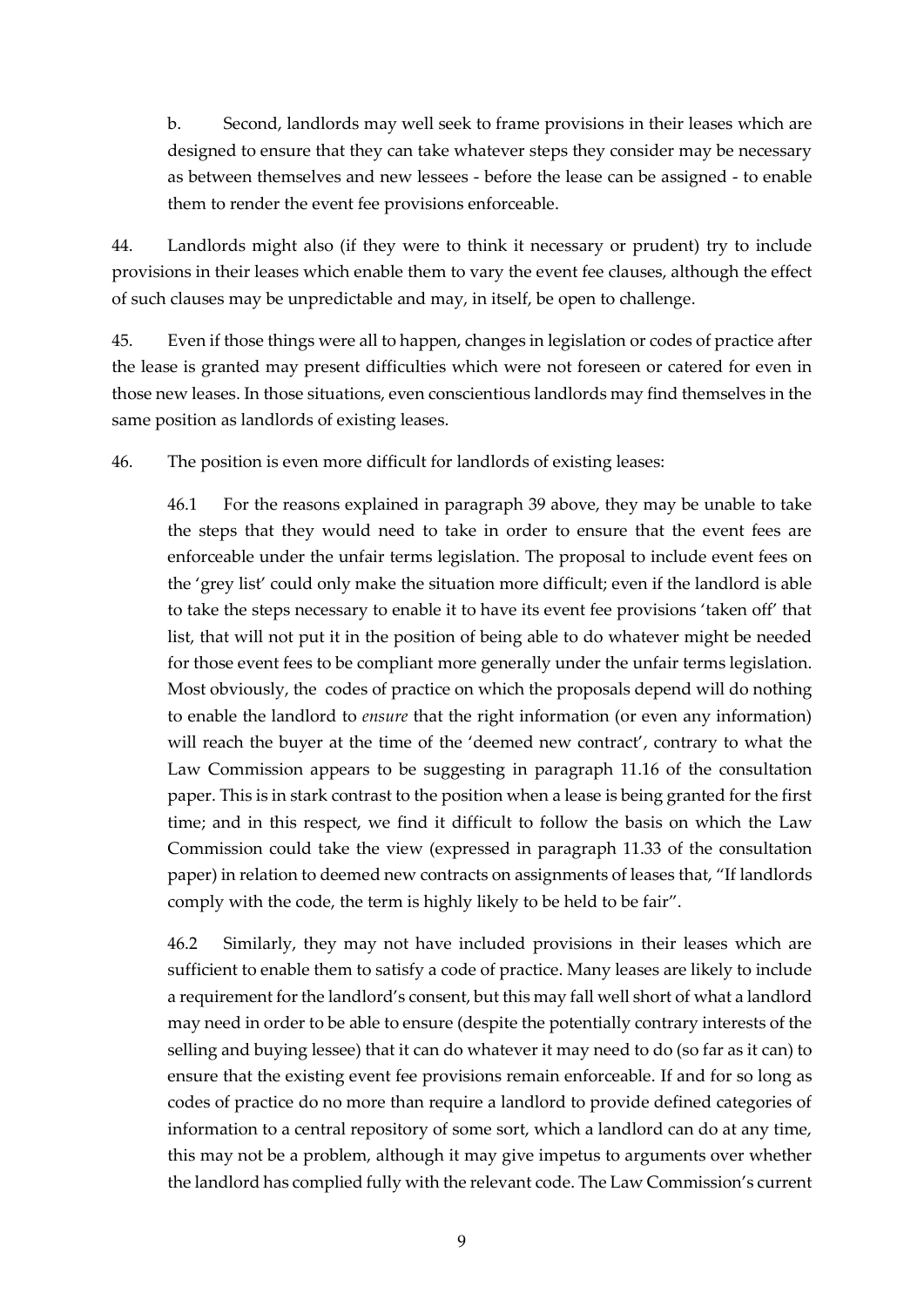proposal seems to be limited to this, but it is not clear whether the person or body given the task of approving codes of practice (proposed to be DCLG) will be prevented from insisting on anything more onerous.

46.3 Their event fee provisions will also be set in stone, as will the other provisions of their leases. They will not be able to amend them to enable them to withstand a challenge under legislation brought in after the lease was granted, or to enable them to comply with a subsequent code of practice (which may not even have existed when the lease was granted). For example, they may be unable to do anything to the wording of the event fee provisions to make them "transparent" if that is not already the case, or to remove objectionable elements in what would otherwise be a permissible clause (unless this can be done effectively by way of a unilateral undertaking). As a result, event fees in such leases may, in practice, be made subject to a retrospective ban.

47. The proposals might have a very different effect if they were to enable a landlord to ensure the enforceability of an event fee following the assignment of a lease simply by providing readily available information at a time which makes this practical and practicable for the landlord (e.g. by providing particular information to be included in a database such as the one proposed); but we do not understand the proposals to go this far and, indeed, we can see that this might in some cases enable landlords to enforce event fees that could not be made enforceable against an original tenant. As a result, however, existing leases, and new leases which are affected by changes in legislation and in codes of practice, will be made subject to subsequent legislation: a retrospective effect which the Law Commission rightly recognises as unacceptable. Retrospectivity is not what the Law Commission appears to intend; and if it were to intend this, then we would suggest that it would be going too far.

48. This reveals a further difficulty with the 'deemed new contract' proposal. The proposal as currently framed will have the result of applying the current law and code(s) of practice at the date of assignment. In the scenario with which we are concerned in this section – the applicability of the unfair terms legislation irrespective of the 'grey list' proposal – then it will inevitably involve lease provisions becoming vulnerable to retrospective legislation and to challenges which could not have been made to them when the lease was originally granted, without the landlord being able to adjust its position to avoid this (as a landlord would be able to do when a new lease is granted). This would apply both to existing leases and to future leases. This appears to be the Law Commission's intention (as explained in paragraph 11.15 of the consultation paper), but it is not clear to us that the practicalities and possible consequences have been fully recognised. We question whether this intention is right, given those possible consequences, and whether provisions giving effect to it could survive a human rights challenge.

49. Having reflected on this, we would also go further than that. It seems to us that although the current unfair terms approach of focussing on transparency (rather than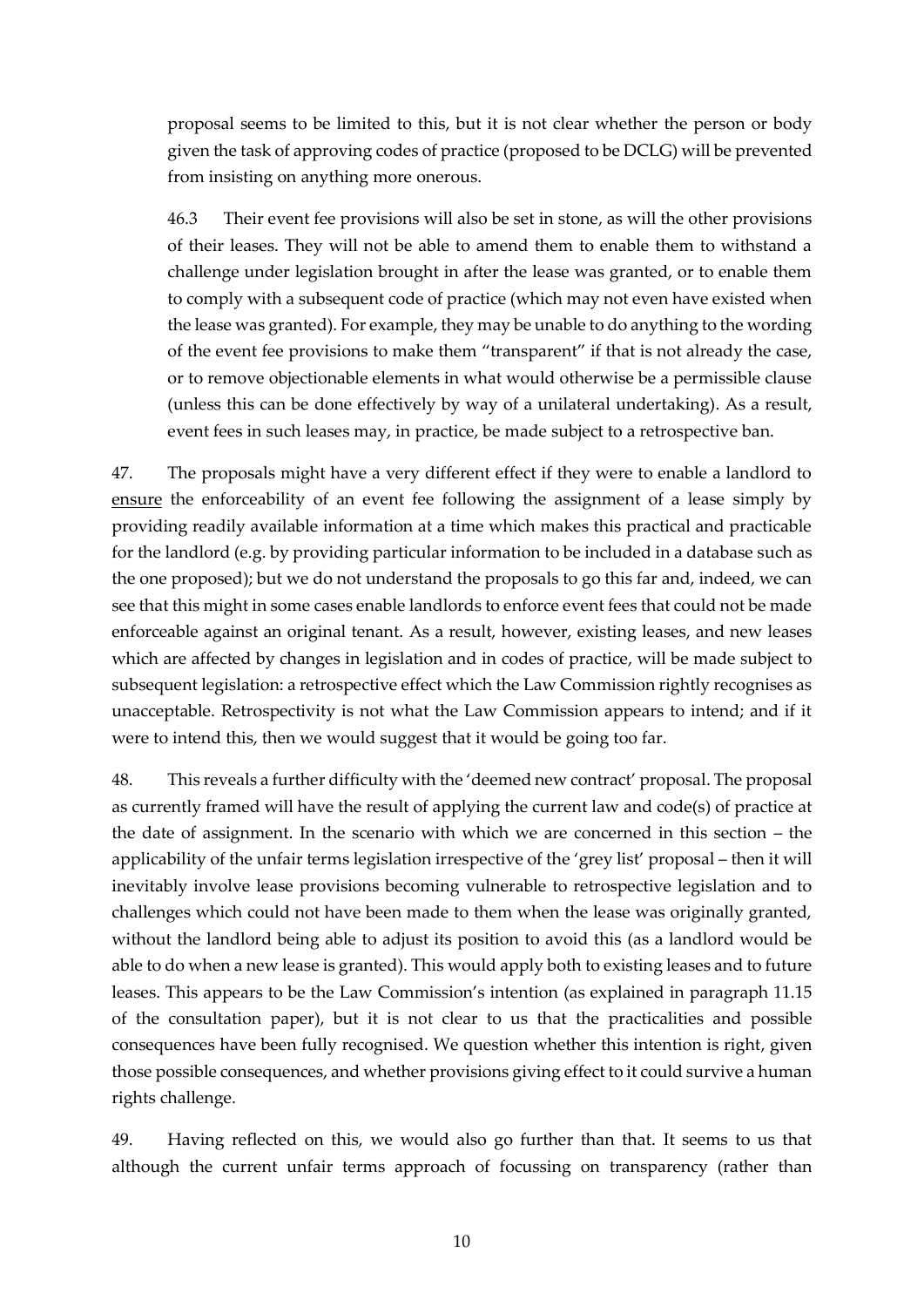'fairness' in a more general sense) may be suitable for application on the assignment of contracts by consumers, the current legislation is not. We do not see the Law Commission's proposals as providing a solution to this: on the contrary, we are concerned that the proposals will compound the difficulty, not least as a result of being a patchwork of various measures which do not sit comfortably with the various pieces of legislation on which they are intended to build. This leads us to be very concerned at the suggestion that a similar approach might be taken to applying consumer rights legislation to leases in all respects. We would urge the Law Commission either to think again about this aspect of its proposals, or to look more fundamentally - and more carefully - at how consumer rights legislation should and could apply to long term, assignable consumer contracts (which, in England and Wales at least, means leases in particular). Others areas, such as timeshares, have been the subject of dedicated legislation; and irrespective of any deficiencies in such legislation, we are minded to think that a dedicated solution for leases (at least after they have been granted) may be the only way in which to ensure that the legal solution to the difficulties which the Law Commission is trying to address is clear, fair, and workable.

# **The situation on assignment – if the unfair terms legislation does not already apply to event fees**

50. If event fees are not currently within the unfair terms legislation when a lease is granted, our main concerns would fall away; but unless and until this has been determined definitively by a court, no landlord would be able safely to proceed on this basis. This would not, therefore, remove the uncertainty which currently exists, with the result that one of the important aspects of the proposals will not be met by the proposals themselves.

51. It might be possible to address this by confirming in new legislation that the unfair terms legislation will not apply to event fees which are 'taken off' the grey list as a result of compliance with a code of practice, but that is not the current proposal. It could also have the unintended effects identified in paragraph 48 above, and would still be subject to the reservations concerning the appropriateness of the proposal more generally (as explained in the first section of this response) and of the use of codes of practice (as explained in the next section).

52. Even if the inapplicability of the unfair terms legislation to event fees were established by the courts, or set out in new legislation, we would still hold to the view expressed in paragraph 49 above: that it would be preferable to adopt dedicated legislation.

#### **The appropriateness of linking 'fairness' to codes of practice**

53. Our second area of concern relates to the reference to codes of practice, and builds on what we said about this in relation to the initial creation of a landlord and tenant relationship.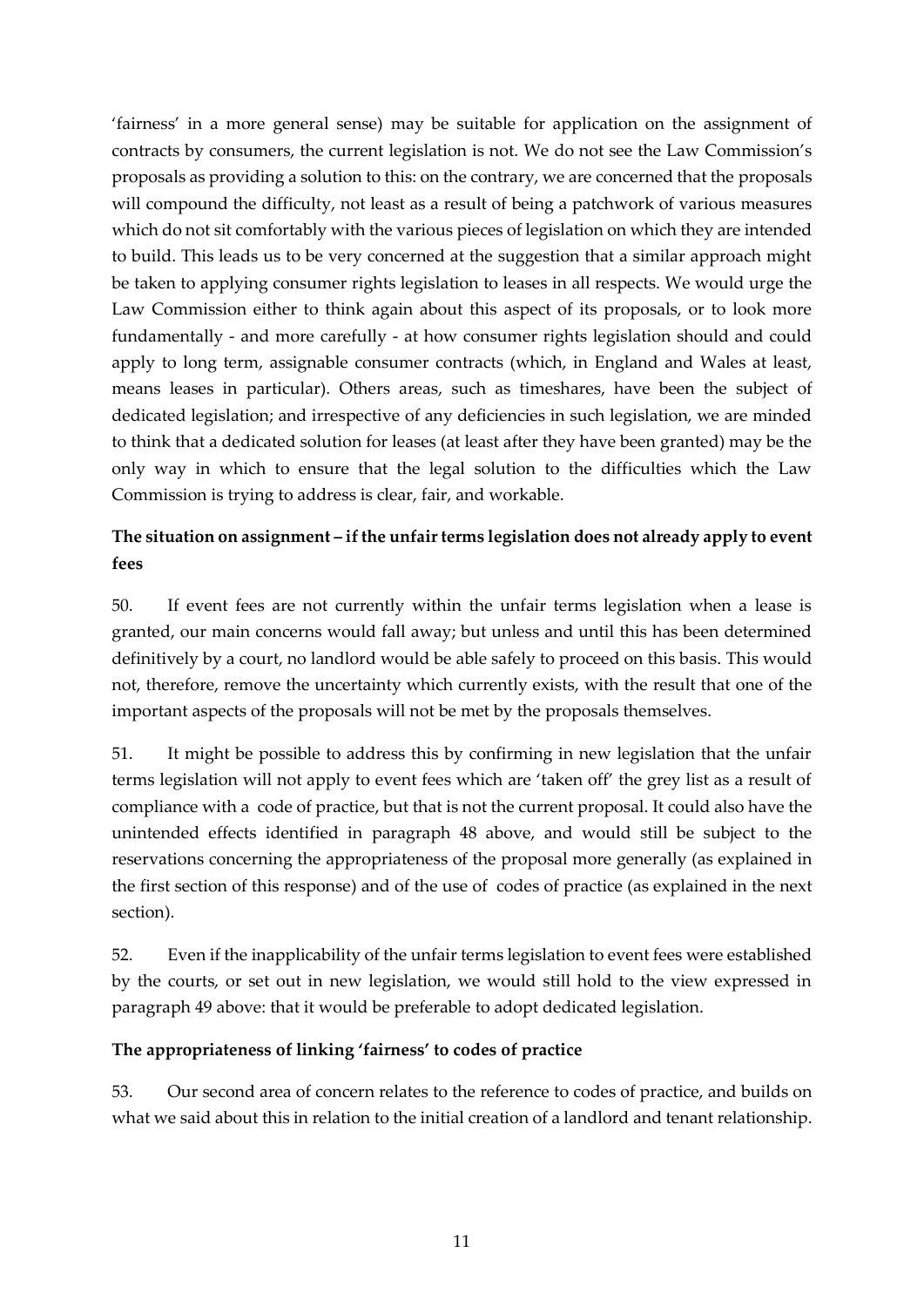54. We are concerned that the codes of practice to which the Law Commission has referred do not cater satisfactorily for the application of consumer rights legislation to 'deemed new contracts' on sales of leases.

55. To a large degree, this is likely to reflect the matters to which we have already referred: in particular, the fact that all that a landlord can do at that point is be ready, willing and able to make information available about the event fee provisions in the lease to anyone with an interest who may ask for it.

56. It seems to us, however, that there is also an additional issue here, at least if event fees are already subject to the unfair terms legislation. That issue is that the current codes of practice are just not concerned with the enforceability of event fees, particularly (but not only) when leases are assigned. Most obviously, they are not designed to enable landlords or others to ensure that they can meet the requirements of consumer rights law: rather, they are concerned with what landlords can and should do in practice to give a proper opportunity to those buying retirement leases to have accurate information about them.

57. The Law Commission's proposals would involve the codes being used for a purpose for which they were not designed. In particular, as compliance with a code of practice is unlikely to be enough to resolve all consumer rights issues, it is not a suitable tool to use to try to give landlords certainty when they have no control over the situation in any other respects. This will apply most obviously on disposals of leases by lessees. This has the effect of compounding the deficiencies in the proposals in their application to the original granting of leases.

## **Event fees on sub-lettings**

58. The Law Commission's analysis of the situation in relation to sub-lettings ignores two factors which we think are likely to be important, and to be significant reasons why landlords have sought to impose an event fee to be payable on sub-letting (or, indeed, any other change of occupancy) as well as on assignment.

59. The first factor is the potential for a lessee to use a long-term sub-letting, or other occupation arrangement, as a method of avoiding having to pay an event fee. Other forms of occupation would not enable the lessee to release capital; but a long-term sub-letting might do so. In order to avoid this, landlords might prohibit sub-lettings, or ensure that they can control those which are allowed under the terms of any particular lease (e.g. for limited periods and only at full market rents); but some lessees, at least, may prefer to pay an event fee rather than be prevented from sub-letting in such circumstances.

60. The second factor is that the greater the flexibility a lessee has as regards the occupation of the property - even if subject to age restrictions - the lower the landlord's event fee income, as a lessee may be able to postpone a sale for many years simply by deciding to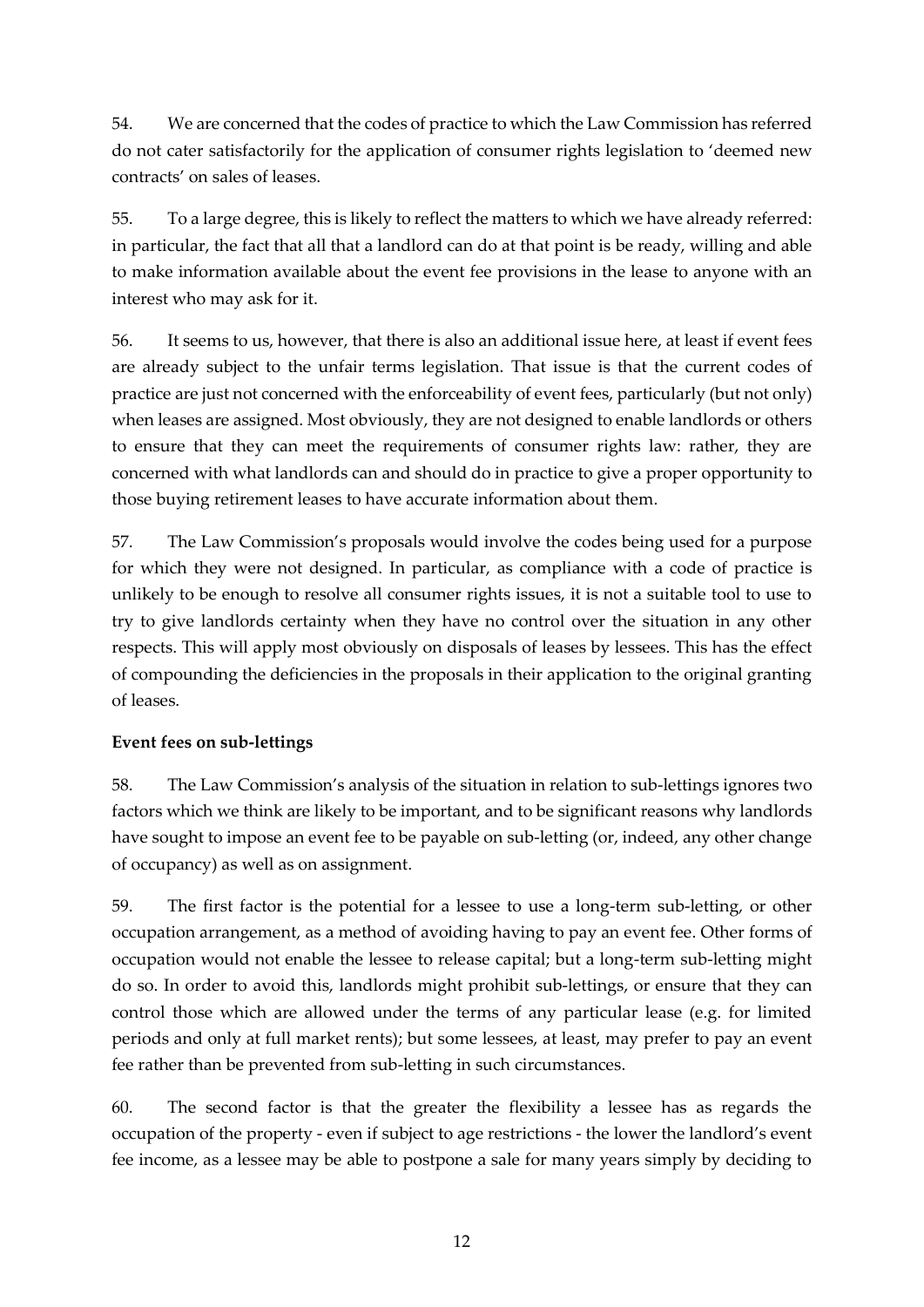sub-let instead. If and to the extent that event fee income is needed by the landlord - including for the benefit of the whole development - it has an interest in either restricting the lessee's freedom in this respect, or in requiring an event fee to be paid instead.

61. We do not see much recognition of these factors in the Law Commission's proposals. That is not to say that we do not appreciate the difficulties, and the potential unfairness for lessees of being required to pay substantial event fees on sub-letting: we do. Rather, it strikes us that the situation may just be more complicated than the current proposals recognise. This may be an inevitable facet of a long-leasehold business model, but that does not remove the need to consider the issue from all perspectives, nor just the perspective of a lessee wishing to sub-let on a temporary basis.

## **A requirement to offer an option to pay 'up front'**

62. We are concerned as to how a proposal to require this option to be given would be put into effect in relation to new leases. For example, would landlords be required to include this option in leases, or would it operate as a statutory alternative?

63. This leads to a greater degree of uncertainty as to how such a system would operate in relation to existing leases which do not provide for this option. It seems likely to be possible to frame provisions which would enable this to be done by way of a statutory alternative (with the lease provisions being thereby rendered unenforceable on the occurrence of the relevant event), but this would need to be catered for expressly, and there may be complications in making this applicable in a straightforward and workable fashion in relation to all of the different types and structures of event fees in existing leases.

## **Moving into and out of the unfair terms provisions**

64. We are not comfortable with the extent to which this aspect of the proposals has been analysed and its effect identified. We would accept that in most situations, any lessee is likely to be a 'consumer'. In most situations, the landlord is also likely be a 'trader'. There may be situations in which this is not the case, however. In particular, in some sectors of the residential property market, it is still common for leases to be purchased by companies.

65. The Law Commission does not appear to have identified any evidence that retirementtype leases are being granted or assigned to companies at the moment. This may well be because the market at the moment is not one which is attracting those who might wish to buy in the name of a company, and/or that the values of the properties currently on offer do not justify such arrangements. This does not mean, however, that it may not apply in some cases, or that the market may not change.

66. Given the likely application of the unfair terms legislation at the moment, this also suggests that no attempt is currently being made to use the granting of leases to companies as a way of seeking to avoid the application of that legislation. Developers are likely to find this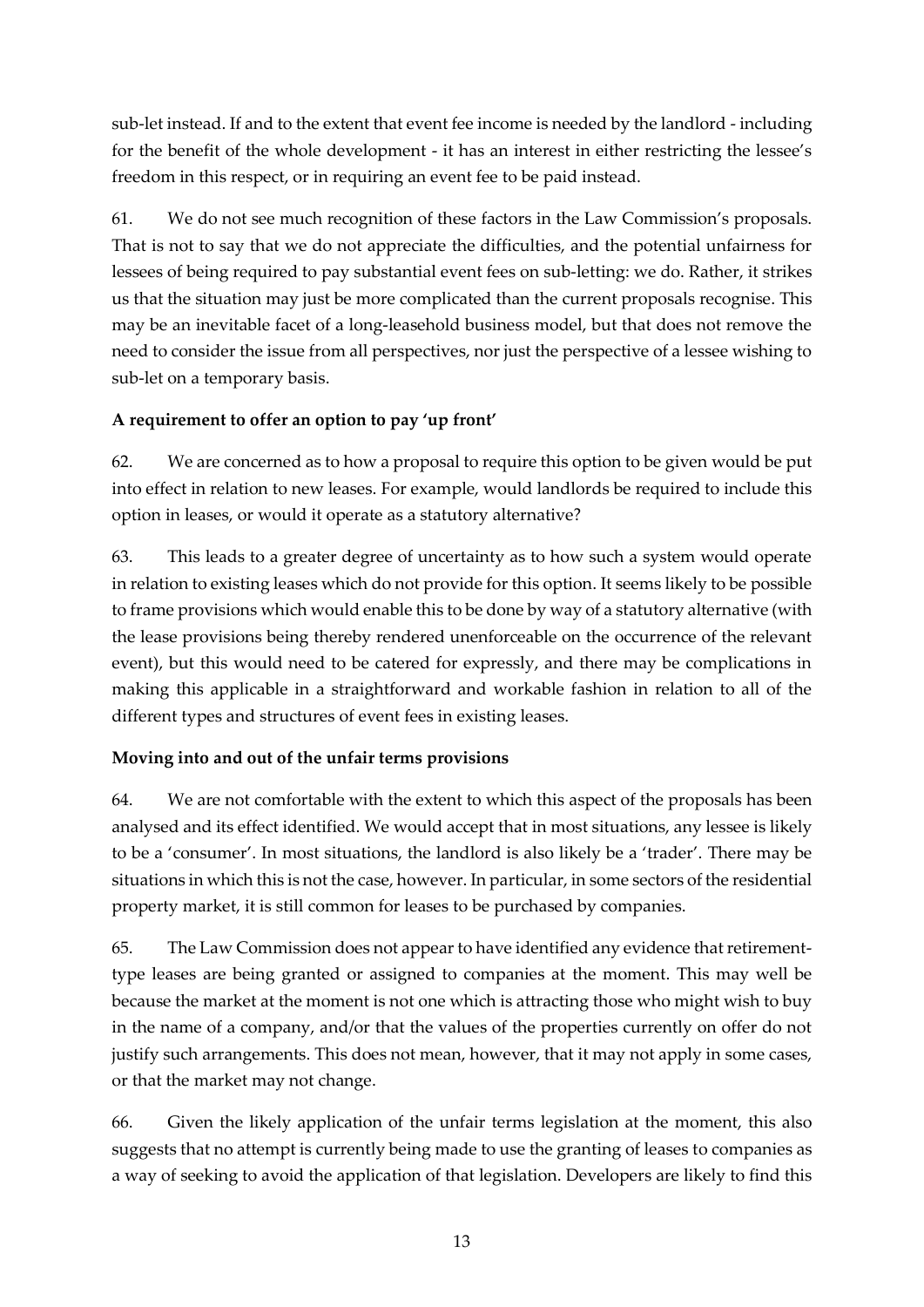difficult in any event except in a market with a large proportion of sophisticated cash buyers. It may also not fit with age-restriction requirements in at least some forms of lease, which may require the lessee - explicitly or implicitly - to be one or more individuals.

67. In the light of those observations, we are minded to suggest that the possibility of leases being granted to companies as a way of avoiding the application of the unfair terms provisions is not currently a sufficiently significant risk to justify giving it substantial weight in framing the Law Commission's proposals. In particular, we would not see this as providing much justification for the 'deemed new contract' proposal. We suggest that in current circumstances, justification for this proposal needs to be found elsewhere.

68. We also note for completeness that the potential application of the unfair terms provisions through the 'deemed new contract' proposal might be a good reason for a landlord to refuse consent to an assignment from a company to one or more individuals, if that might put at risk the enforceability of an event fee provision.

## **The intention to provide certainty**

69. In view of our various concerns, we take the view that the proposals as they currently stand will not provide the certainty which the Law Commission intends. On the contrary, they will in some respects bring about new uncertainties in addition to, or in place of, those which exist at the moment, which may lead to even greater uncertainty.

70. This will apply both to new leases and also to those which are already in place, and are likely to increase the longer a lease is in existence, due to a trend in both the law and codes of practice towards increasing protection for consumers.

71. It is difficult to see a clear solution to this within the structure of the Law Commission's current proposal which would have the desired protective effect on lessees. We suggest that the most that would be legitimate within that current structure would be to require landlords to provide accurate information which is available to potential assignees of leases (with a suitable sanction for default), but not to adopt the 'deemed new contract' analysis, and to enable landlords to be sure that event fees will be enforceable after assignment if (1) they were enforceable against the original lessee, or (2) if the only reason they were not enforceable against the original lessee was a failure to provide the same information about them which the landlord must make available for potential assignees.

72. This would not go as far in protecting lessees as the Law Commission intends, but we are not at the moment persuaded that the current proposals are the right way to achieve that level of protection.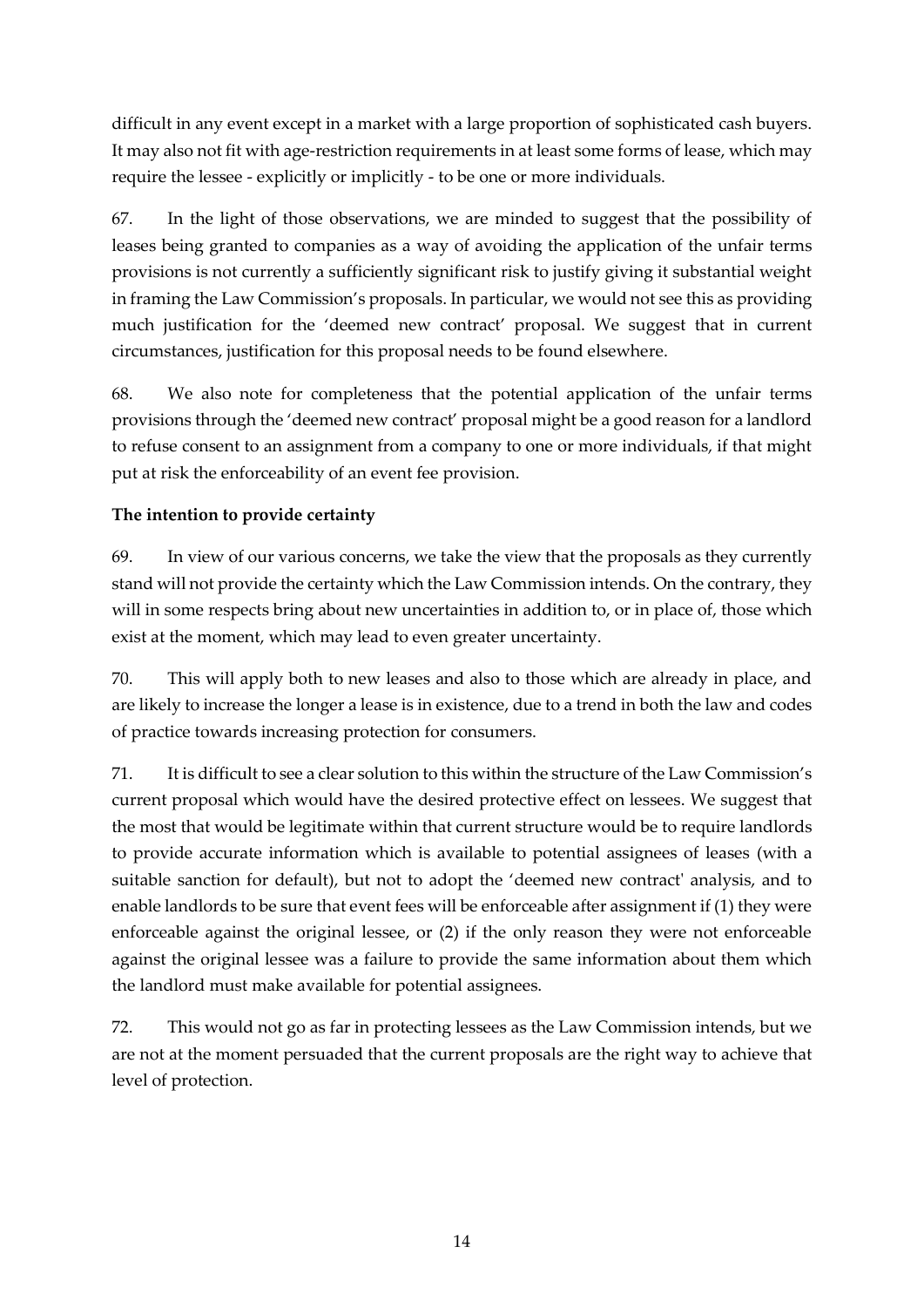### **The scope of the proposed definition**

73. The authors of this response do not have personal experience of payments being made in other situations that might fall within the proposed definition of event fees, but we certainly do not rule that out as a possibility.

74. Even if this is not happening at the moment, the proposal would be likely to prevent a market developing in other areas in which it might be desirable to allow such payments. The impact of this is difficult to assess; but it is, perhaps, another reason for preferring dedicated legislation to the current proposal.

### **Agreeing limitations on enforcement of event fees with existing leaseholders**

75. We are not sure of the scope of this part of the Law Commission's proposal, or what sanction it proposes for any failure to comply. As a result, it is difficult to respond from a legal perspective. Others will be better placed to respond to this from a commercial perspective.

76. We are also not sure whether it is intended that any such 'agreement' might in itself involve the creation of a 'new deemed contract', or how the 'deemed new contact' analysis is to be applied in the context of such an agreement. This might be worthy of further consideration.

### **The effect of event fees being rendered unenforceable**

77. We do not question the Law Commission's focus on the effect of event fees on the lessees who are required to pay them or, indeed, on the landlords who are entitled to charge them. We do, however, question the lack of apparent consideration of the effect of event fees being rendered unenforceable on other lessees of other retirement units in a development.

78. As the Law Commission rightly recognises, the value of a development, and of the individual units within it, depends on continued investment not just in upkeep but in improvements. In a similar way, it might also be said that where event fees vary with values, then it will be in a landlord's interest to maintain a level of investment in a development even if not obliged to spend all event fee income on doing so, in order to keep up the level of income from event fees. The recoverability of event fees may thus have an important bearing on the value of the flats owned by those affected, and on the values of other units in the same development. This gives all owners of units in the development a stake in the recoverability of such fees.

79. The Law Commission has recognised the likely effect on the provision of retirement housing if there are doubts as to the recoverability of event fees. What it fails at the same time also to recognise, however, is the potential effect on other lessees. This is a more difficult effect to address because other lessees do not have it in their control to ensure that event fees are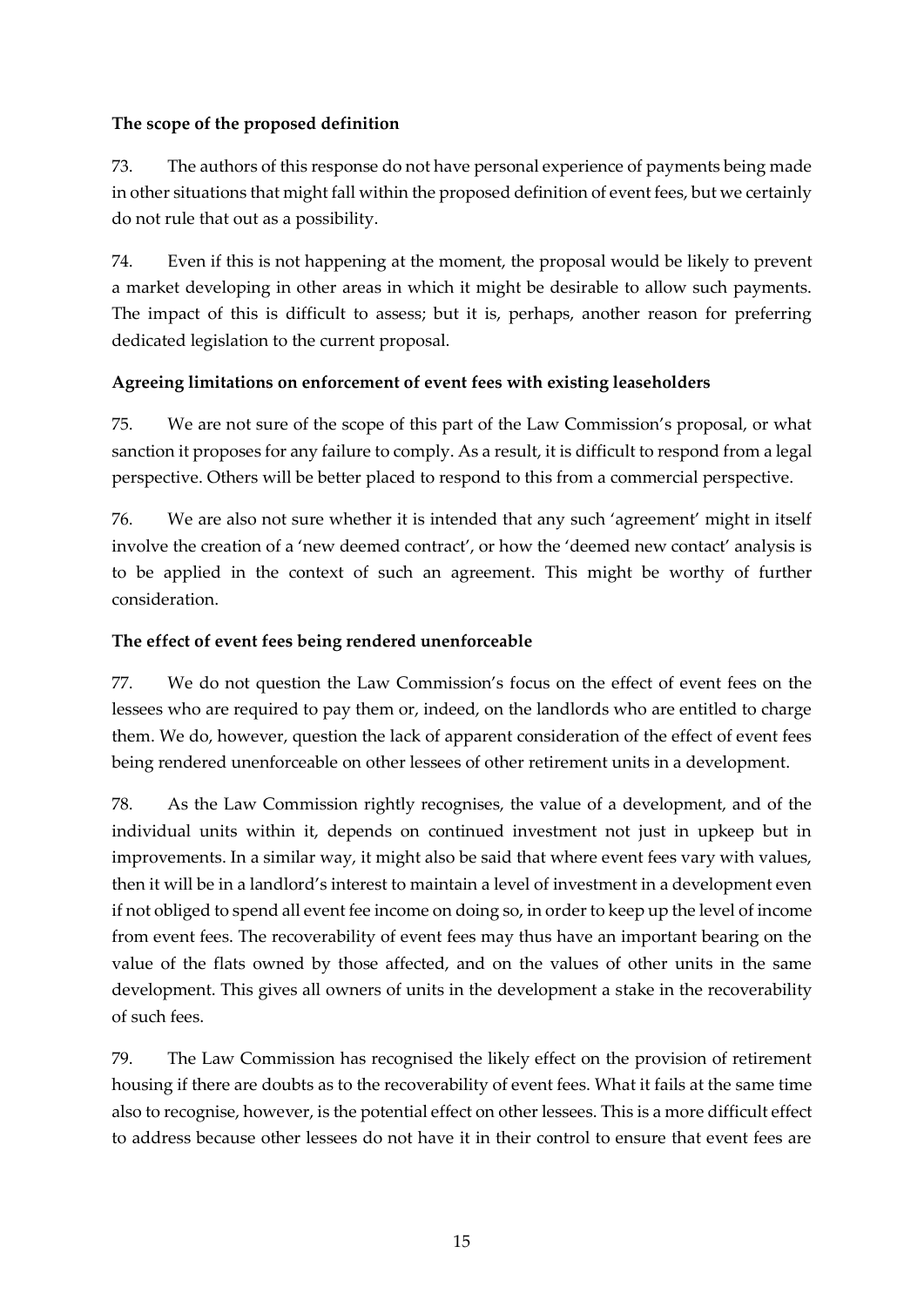recoverable from other lessees, and yet they may suffer just as much from the penalty of unenforceability which is imposed on their landlord.

80. Several situations can be identified - and some developments will involve a combination of more than one - but in each of them, there is likely to be at least some effect on other lessees:

80.1 The landlord may be obliged to invest event fees. A failure to collect a fee in this situation will clearly affect other lessees.

80.2 The landlord may not be obliged to invest event fees, but may be obliged to carry out works of upkeep and improvement, and may rely on the flow of income from event fees in order to be able to fund those works. The landlord will be obliged to carry out the works, whether or not it receives event fee income, but there is no guarantee for the lessees that the landlord will be able to afford to fund those works. If not, then no-one else is likely to be willing to take on the obligations of the freehold, and even if the lessees themselves were able to acquire the freehold, they will have no obvious way in which to ensure that the lessees as a body provide the funds necessary to carry out the required works. Again, the lessees as a body are likely to suffer.

80.3 The landlord may have no obligation to carry out any works, but if event fees are linked to the values or prices of the leases when they are sold. Here, the landlord's income is likely to diminish over time if it does not invest in the development. There is, as a result, an incentive to invest a least a part of those fees on keeping up the standard of the development and in improving or adding facilities. Difficulties in recovering event fees are likely to reduce any incentive on the part of the landlord to invest.

81. Beyond encouraging landlords to comply, and to some degree giving them the tools to enable to do so, the proposals do nothing to ameliorate the impacts on other lessees. This may be a further factor which may reduce the attractiveness of the sector for both buyers of leases and buyers of reversions (and, thus, depress prices for both). It may be that this is to some degree an inevitable problem, which flows from the longer-term types of business model currently being adopted, but it ought to be recognised and appreciated when framing any final proposals. It also provides an additional reason not to ban event fees altogether, at least if and to the extent that current business models continue to hold sway.

#### **Business models**

82. We have referred several times to the long-leasehold business models which appear to prevail in the UK retirement home market. We can well appreciate that this may be the natural result of the structure of the UK residential housing market, and the experience of